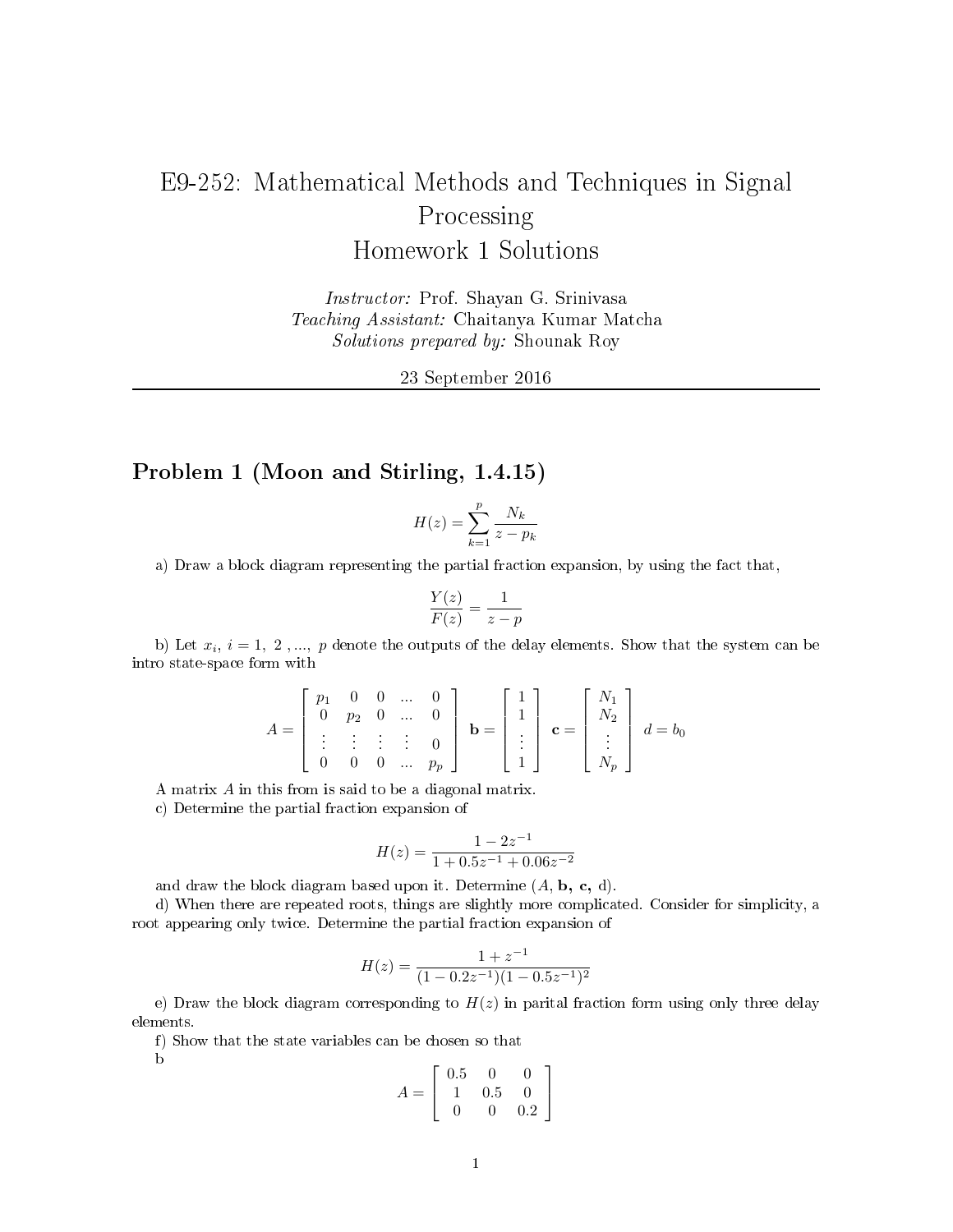# Solution:

a)

$$
\frac{Y(z)}{F(z)} = \frac{1}{z - p}
$$

$$
H(z) = \sum_{k=1}^{p} \frac{N_k}{z - p_k}
$$
  
= 
$$
\frac{N_1 z^{-1}}{1 - p_1 z^{-1}} + \frac{N_2 z^{-1}}{1 - p_2 z^{-1}} + \dots + \frac{N_p z^{-1}}{1 - p_p z^{-1}}
$$
 (1)



Figure 1

### b)

From the block diagram in the last question we have,

$$
x_i(t) = f(t-1) + p_i x_i(t-1)
$$

Which also means,

$$
x_i(t+1) = f(t) + p_i x_i(t)
$$
 (2)

and,

$$
y(t) = N_1 x_1(t) + N_2 x_2(t) + \dots + N_p x_p(t).
$$
\n(3)

In matrix notations we have,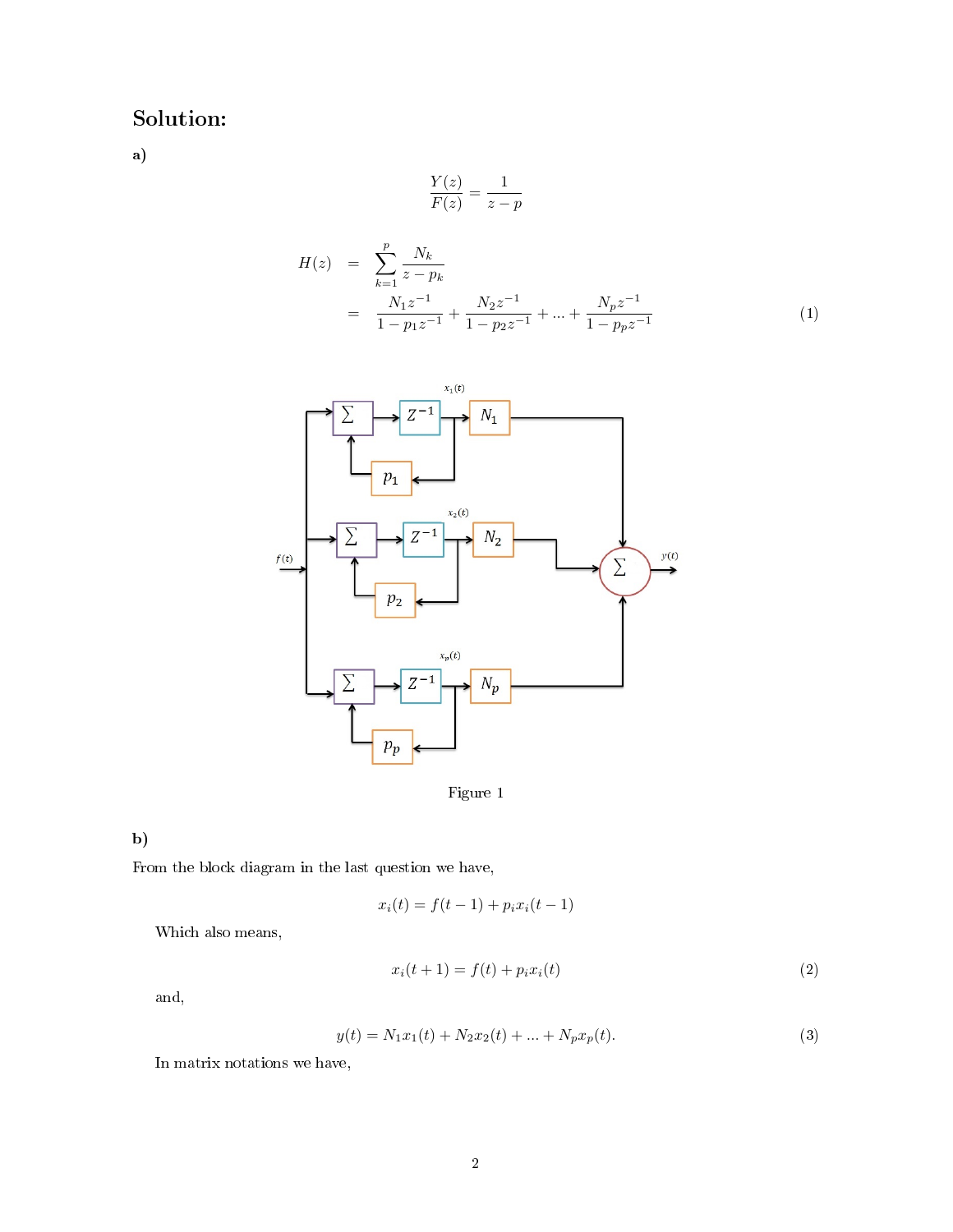$$
\begin{aligned}\n\begin{bmatrix}\nX_1(t+1) \\
X_2(t+1) \\
\vdots \\
X_p(t+1)\n\end{bmatrix} &=\n\begin{bmatrix}\np_1 & 0 & 0 & \dots & 0 \\
0 & p_2 & 0 & \dots & 0 \\
\vdots & \vdots & \vdots & \vdots & 0 \\
0 & 0 & 0 & \dots & p_p\n\end{bmatrix}\n\begin{bmatrix}\nX_1(t) \\
X_2(t) \\
\vdots \\
X_p(t)\n\end{bmatrix} +\n\begin{bmatrix}\n1 \\
1 \\
\vdots \\
1\n\end{bmatrix} f(t)\n\end{aligned} (4)
$$
\n
$$
y(t) = [N_1 \ N_2 \ \dots \ N_p] \begin{bmatrix}\nX_1(t) \\
X_2(t) \\
\vdots \\
X_p(t)\n\end{bmatrix} f(t)\n\tag{5}
$$

This gives us,

 $\lceil$  $\overline{1}$  $\overline{1}$  $\overline{1}$  $\overline{1}$ 

$$
A = \begin{bmatrix} p_1 & 0 & 0 & \dots & 0 \\ 0 & p_2 & 0 & \dots & 0 \\ \vdots & \vdots & \vdots & \vdots & 0 \\ 0 & 0 & 0 & \dots & p_p \end{bmatrix} \mathbf{b} = \begin{bmatrix} 1 \\ 1 \\ \vdots \\ 1 \end{bmatrix} \mathbf{c} = \begin{bmatrix} N_1 \\ N_2 \\ \vdots \\ N_p \end{bmatrix} d = 0.
$$

c)

$$
H(z) = \frac{1 - 2z^{-1}}{1 + 0.5z^{-1} + 0.06z^{-2}}
$$
  
= 
$$
\frac{z^2 - 2z}{z^2 + 0.5z + 0.06}
$$
  
= 
$$
\frac{z(z - 2)}{(z + 0.2)(z + 0.3)}
$$
(6)

Thus,

$$
H(z) = \frac{z(z-2)}{(z+0.2)(z+0.3)} = 1 + \frac{A}{z+0.2} + \frac{B}{z+0.3}
$$
 (7)

Solving, we get

$$
A = 4.4
$$
 and  $B = -6.9$ 

which gives us,

$$
H(z) = 1 + \frac{4.4}{z - (-0.2)} - \frac{6.9}{z - (-0.3)}
$$
\n(8)

which finally gives us the following

$$
A = \begin{bmatrix} -0.2 & 0 \\ 0 & -0.3 \end{bmatrix} \quad \mathbf{b} = \begin{bmatrix} 1 \\ 1 \end{bmatrix} \quad \mathbf{c} = \begin{bmatrix} 4.4 \\ -6.9 \end{bmatrix} \quad d = 1. \tag{9}
$$

d)

$$
H(z) = \frac{1+z^{-1}}{(1-0.2z^{-1})(1-0.5z^{-1})^2} = \frac{A}{z-0.2} + \frac{B}{z-0.5} + \frac{C}{(z-0.5)^2} + 1
$$

solving for  $A, B$ , and  $C$ 

$$
H(z) = \frac{0.533}{z - 0.2} + \frac{1.667}{z - 0.5} + \frac{1.25}{(z - 0.5)^2} + 1
$$
\n(10)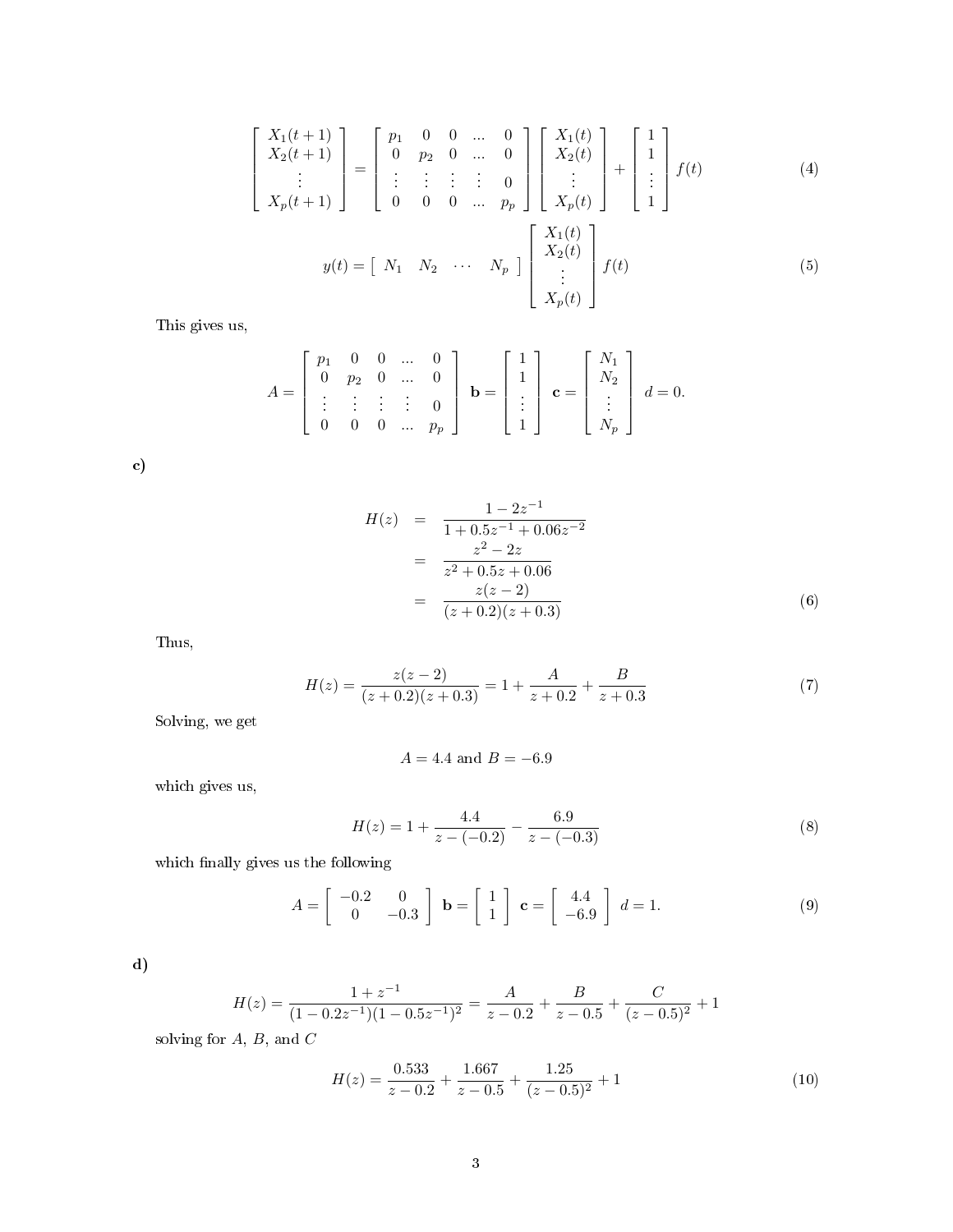

Figure 2

e)



Figure 3

## f)

From the last figure we get the following equations

$$
x_1(t+1) = 0.5x_1(t) + f(t)
$$
  
\n
$$
x_2(t+1) = 0.5x_2(t) + x_1(t)
$$
  
\n
$$
x_3(t+1) = 0.2x_3(t) + f(t)
$$
\n(11)

In matrix notations we have,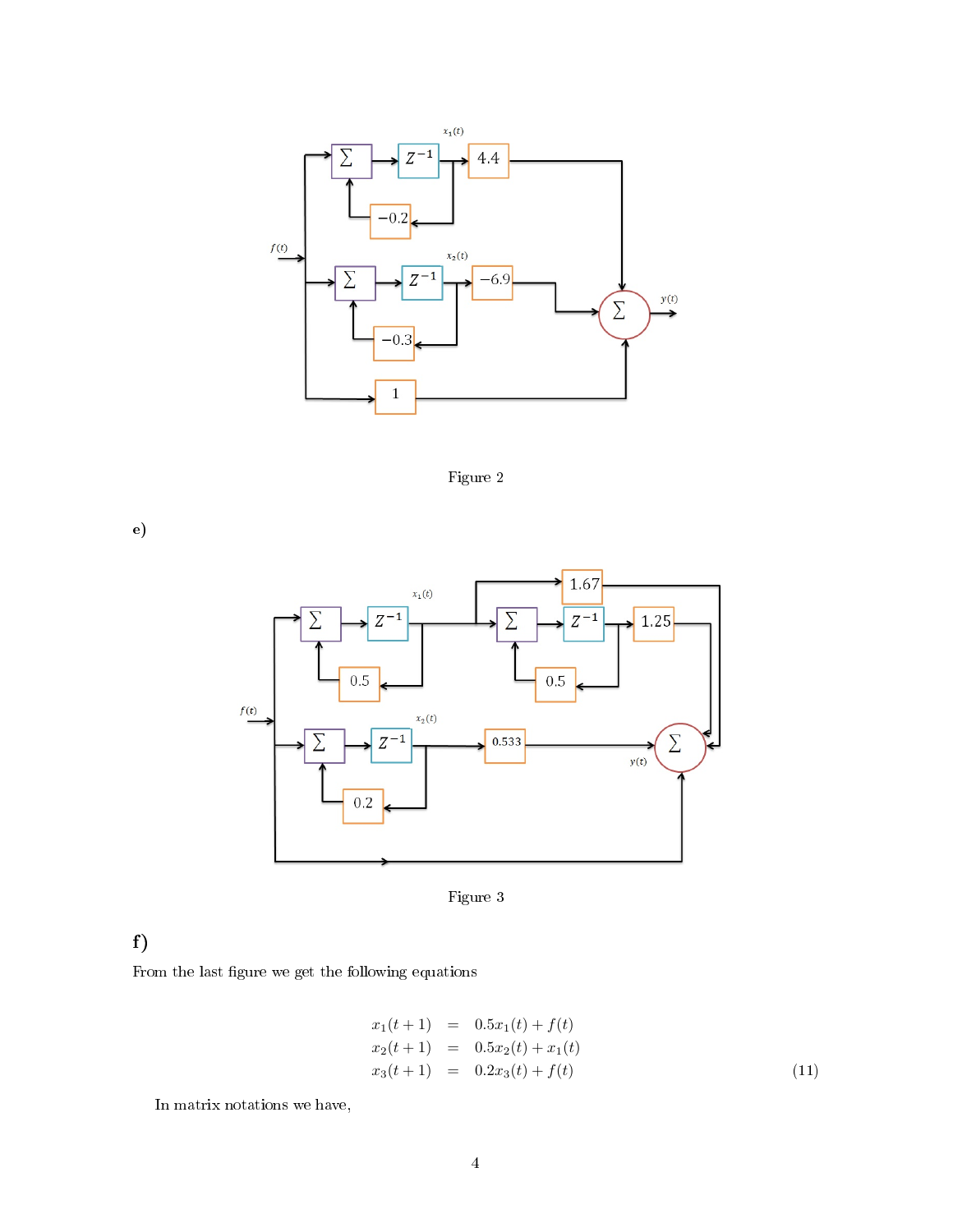$$
\begin{bmatrix} X_1(t+1) \\ X_2(t+1) \\ X_3(t+1) \end{bmatrix} = \begin{bmatrix} 0.5 & 0 & 0 \\ 1 & 0.5 & 0 \\ 0 & 0 & 0.2 \end{bmatrix} \begin{bmatrix} X_1(t) \\ X_2(t) \\ X_3(t) \end{bmatrix} + \begin{bmatrix} 1 \\ 0 \\ 1 \end{bmatrix} f(t)
$$

and,

$$
y(t) = \begin{bmatrix} 1.667 & 1.25 & 0.533 \end{bmatrix} \begin{bmatrix} X_1(t) \\ X_2(t) \\ X_3(t) \end{bmatrix} + [1]f(t) \tag{12}
$$

This finally gives us,

$$
A = \begin{bmatrix} 0.5 & 0 & 0 \\ 1 & 0.5 & 0 \\ 0 & 0 & 0.2 \end{bmatrix} \quad \mathbf{b} = \begin{bmatrix} 1 \\ 0 \\ 1 \end{bmatrix} \quad \mathbf{c}^T = \begin{bmatrix} 1.667 & 1.25 & 0.533 \end{bmatrix} \quad d = 1. \tag{13}
$$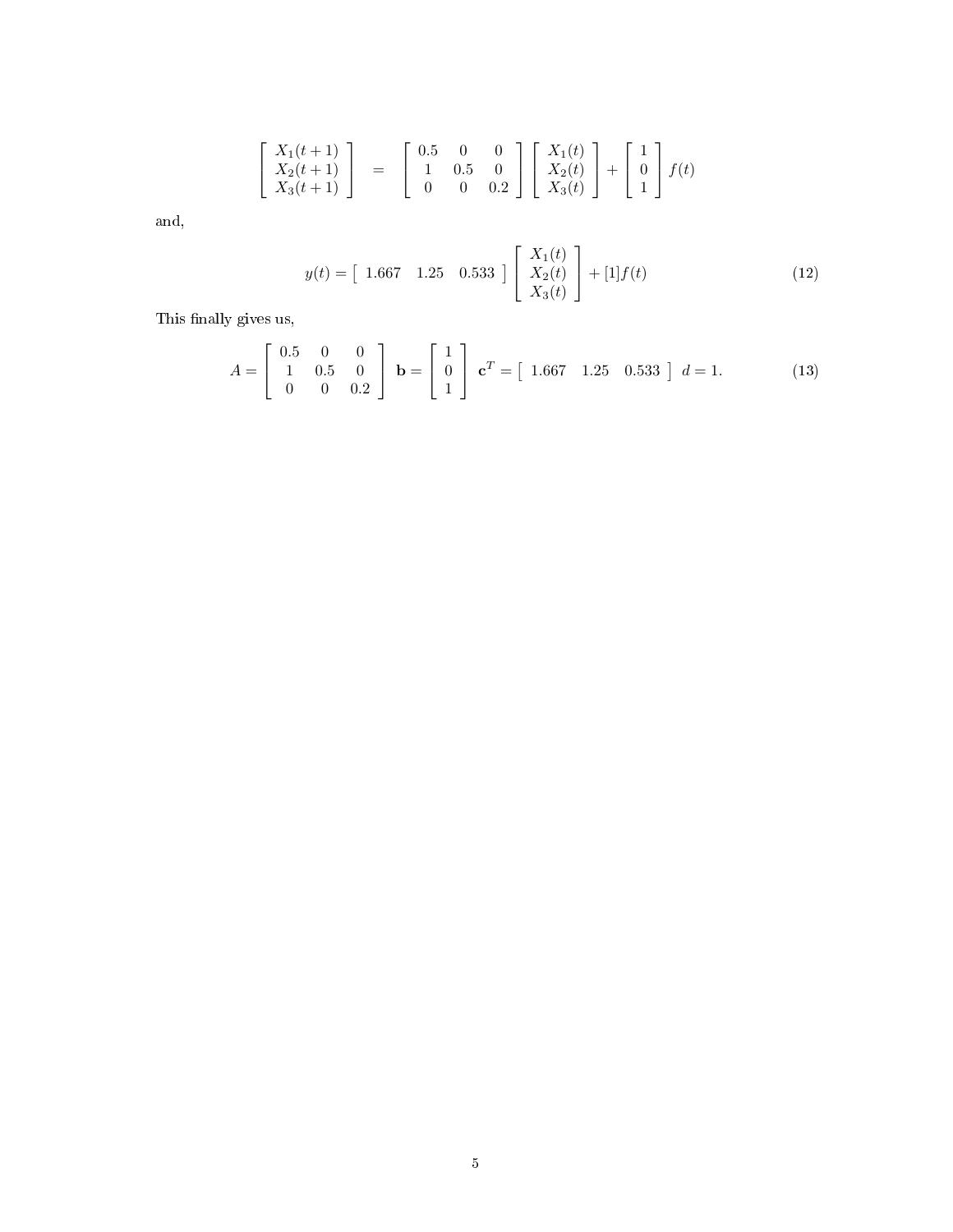### (Moon and Stirling, 1.4.31)

If  $y[t]$  has two real sinusoids,

$$
y[t] = A\cos(\omega_1 t + \theta_1) + B\cos(\omega_2 t + \theta_2),
$$

and the frequencies are know, determine a means of computing the amplitudes and phases from measurements at time instants  $t_1, t_2, \ldots, t_N$ .

#### Solution:

$$
y[t] = A\cos(\omega_1 t + \theta_1) + B\cos(\omega_2 t + \theta_2)
$$
  
\n
$$
y[t] = A[\cos\omega_1 t \cdot \cos\theta_1 - \sin\omega_1 t \cdot \sin\theta_1] + B[\cos\omega_2 t \cdot \cos\theta_2 - \cos\omega_2 t \cdot \sin\theta_2]
$$
  
\n
$$
= A\cos\theta_1(\cos\omega_1 t) + A\sin\theta_1(\sin\omega_1 t) + B\cos\theta_2(\cos\omega_2 t) + B\sin\theta_2(\sin\omega_2 t).
$$
 (14)

Now, for simplicity we consider the following variables,

$$
x = Acos\theta_1
$$
  
\n
$$
y = -Asin\theta_1
$$
  
\n
$$
z = Bcos\theta_2
$$
  
\n
$$
w = -Bsin\theta_2
$$
\n(15)

This gives us,

$$
y[t] = x(\cos\omega_1 t) + y(\sin\omega_1 t) + z(\cos\omega_2 t) + w(\sin\omega_2 t)
$$
\n(16)

The above equation for  $t = t_1, t_2, \cdots, t_N$  can be written in matrix form as

$$
\left[\begin{array}{ccc}\n\cos\omega_1 t_1 & \sin\omega_1 t_1 & \cos\omega_2 t_2 & \sin\omega_2 t_2 \\
\cos\omega_1 t_2 & \sin\omega_1 t_2 & \cos\omega_2 t_2 & \sin\omega_2 t_2 \\
\vdots & \vdots & \vdots & \vdots \\
\cos\omega_1 t_N & \sin\omega_1 t_N & \cos\omega_2 t_N & \sin\omega_2 t_N\n\end{array}\right]\n\left[\begin{array}{c}\nx \\
y \\
z \\
w\n\end{array}\right] = \n\left[\begin{array}{c}\ny[t_1] \\
y[t_2] \\
\vdots \\
y[t_N]\n\end{array}\right]
$$
\n(17)\n  
\nA\n  
\n
$$
\mathbf{A}\underline{x} = y.
$$
\n(18)

The above set of linear equations can be solved by inverting the matrix **A**. If  $N > 4$ , and the measurements are noiseless, we can choose any four time instances such that the matrix A is invertible and <u>x</u> can be solved as  $\underline{x} = \mathbf{A}^{-1}y$ . If  $N > 4$  and the measurements contain noise, we can use pseudo inverse of **A** to obtain a MMSE estimate of <u>x</u> given by  $x = (\mathbf{A}\mathbf{A}^T)^{-1} \mathbf{A}^T y$ . To get A, B,  $\theta_1$  and  $\theta_2$  we just substitute the following,

$$
A = \sqrt{x^2 + y^2}
$$
  
\n
$$
B = \sqrt{z^2 + w^2}
$$
  
\n
$$
\theta_1 = \tan^{-1}\left(\frac{-y}{x}\right) + \tan^{-1}\left(\frac{-w}{z}\right)
$$
\n(19)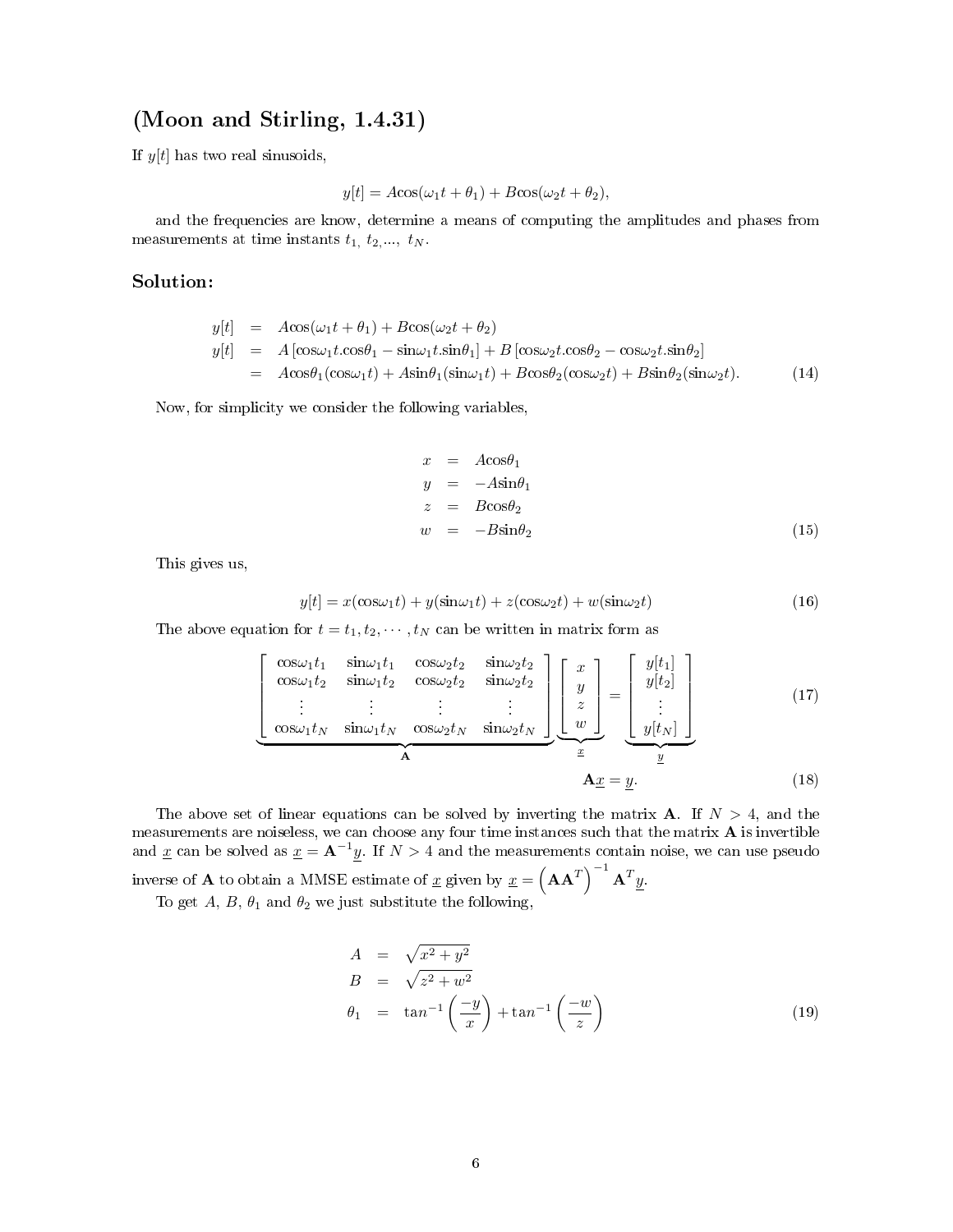# Problem 2

Vectors belonging to  $\mathbb{R}^2$  are jointly distributed uniformly on a rhombus whose vertices are  $(\pm A, 0)$ and  $(0, \pm A)$ . Obtain the marginal densities. Examine if the random variables are (a) statistically independent (b) correlated?

### Solution:



Figure 4

The joint density of the uniform random variable mentioned here is

$$
f_{XY}(x, y) = \frac{1}{\text{area of rhombus}}
$$
  
=  $\frac{1}{2A^2}$ , (20)

The marginal density along a particular axis is obtained by integrating the joint density with respect to the other axis. Calculating the marginals:

$$
f_X(x) = \begin{cases} \int_{-(x+A)}^{x+A} \frac{1}{2A^2} dy, & -A \le x \le 0\\ \int_{-(A-x)}^{A-x} \frac{1}{2A^2} dy, & 0 < x \le A \end{cases}
$$

Solving the integral, we get

$$
f_X(x) = \begin{cases} \frac{x+A}{A^2} & \text{for } x < 0. \\ \frac{A-X}{A^2} & \text{for } x \ge 0. \\ 0 & \text{otherwise.} \end{cases}
$$
 (21)

Similarly,

$$
f_Y(y) = \begin{cases} \int_{-(y+A)}^{y+A} \frac{1}{2A^2} dx & -A \le y \le 0\\ \int_{-(A-y)}^{A-y} \frac{1}{2A^2} dx & 0 < y \le A \end{cases}
$$

which gives us,

$$
f_Y(y) = \begin{cases} \frac{y+A}{A^2} & \text{for } y < 0. \\ \frac{A-y}{A^2} & \text{for } y \ge 0. \end{cases} \tag{22}
$$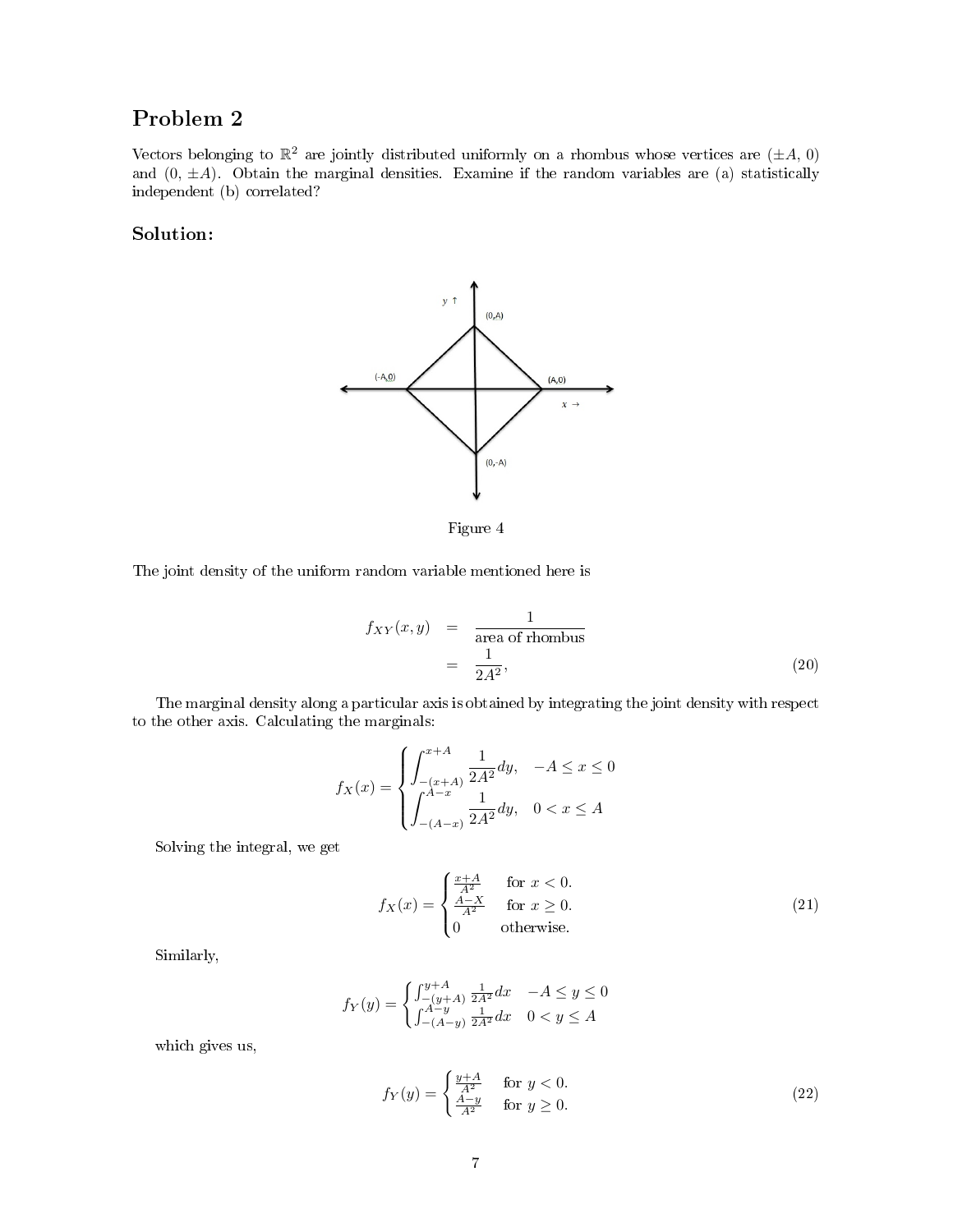It is quite clear that  $f_{X,Y}(x,y) \neq f_X(x) f_Y(y)$ . Therefore, the random variables are not independent.

To determine correlation we calculate the covariance,

$$
Cov(X, Y) = \mathbb{E}[XY] - \mathbb{E}[X]\mathbb{E}[Y]
$$
\n(23)

Calculating the expectations,

$$
\mathbb{E}[XY] = \int_{-A}^{0} \underbrace{\left(\int_{-(A+x)}^{(A+x)} \frac{x}{2A^2} dx\right)}_{odd function in x} y dy + \int_{0}^{A} \underbrace{\left(\int_{-(A+x)}^{(A+x)} \frac{x}{2A^2} dx\right)}_{odd function in x} y dy
$$
\n
$$
= \int_{-A}^{0} 0 \times y dy + \int_{0}^{A} 0 \times y dy
$$
\n
$$
\mathbb{E}[XY] = 0
$$
\n(25)

$$
\mathbb{E}[X] = \frac{1}{A^2} \int_{-A}^{0} x(A+x)dx + \frac{1}{A^2} \int_{0}^{A} x(A-x)dx
$$
  
=  $\frac{1}{A} \int_{-A}^{A} xdx + \frac{1}{A^2} \int_{-A}^{0} x^2 dx - \frac{1}{A^2} \int_{0}^{A} x^2 dx$   
=  $0 + \frac{1}{A^2} \frac{A^3}{3} - \frac{1}{A^2} \frac{A^3}{3}$   
= 0.

Thus,

$$
Cov(X, Y) = 0,
$$

which makes the random variables uncorrelated.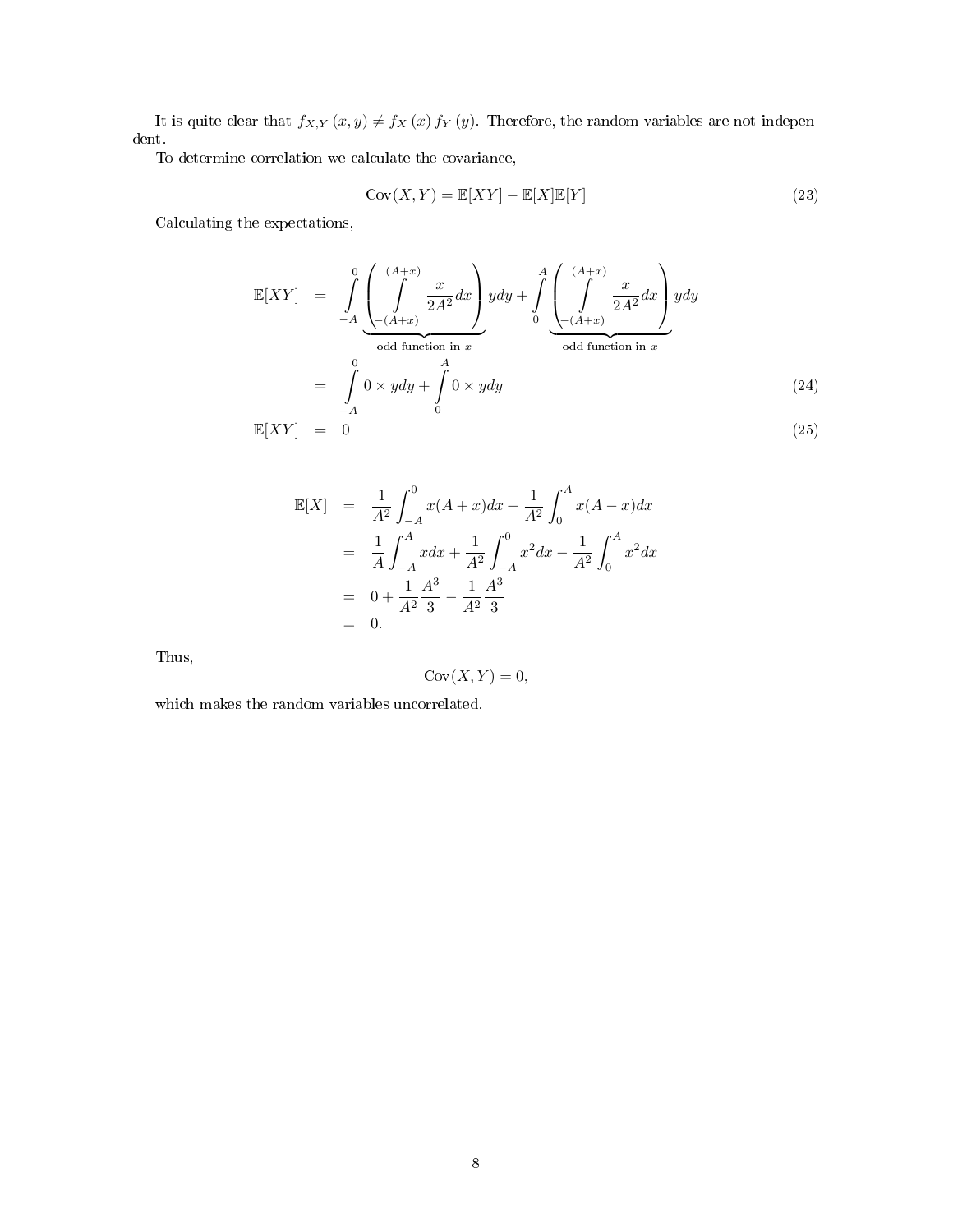# Problem 3

Consider a random process  $Y(t) = Asin(\omega t)$  where A is a random variable uniformly distributed between [−1, 1]. Sketch the sample functions and obtain the probability distribution and cumulative distribution functions for the time instants  $t = 0$ ,  $\frac{\pi}{4\omega} \frac{\pi}{2\omega}$ .

#### Solution:

$$
y(t) = Asin\omega t.
$$

A is a random variable distributed uniformly between  $[-1,1]$ . We have, for different values of A within the interval the following plots,



Figure 5

Calculating the probability distribution and cumulative distribution functions:

 $\bullet$   $t = 0$ .

We get,

$$
y(t) = 0.
$$

Thus,  $y = 0$  always for whatever the values of A.



Figure 6: pdf of y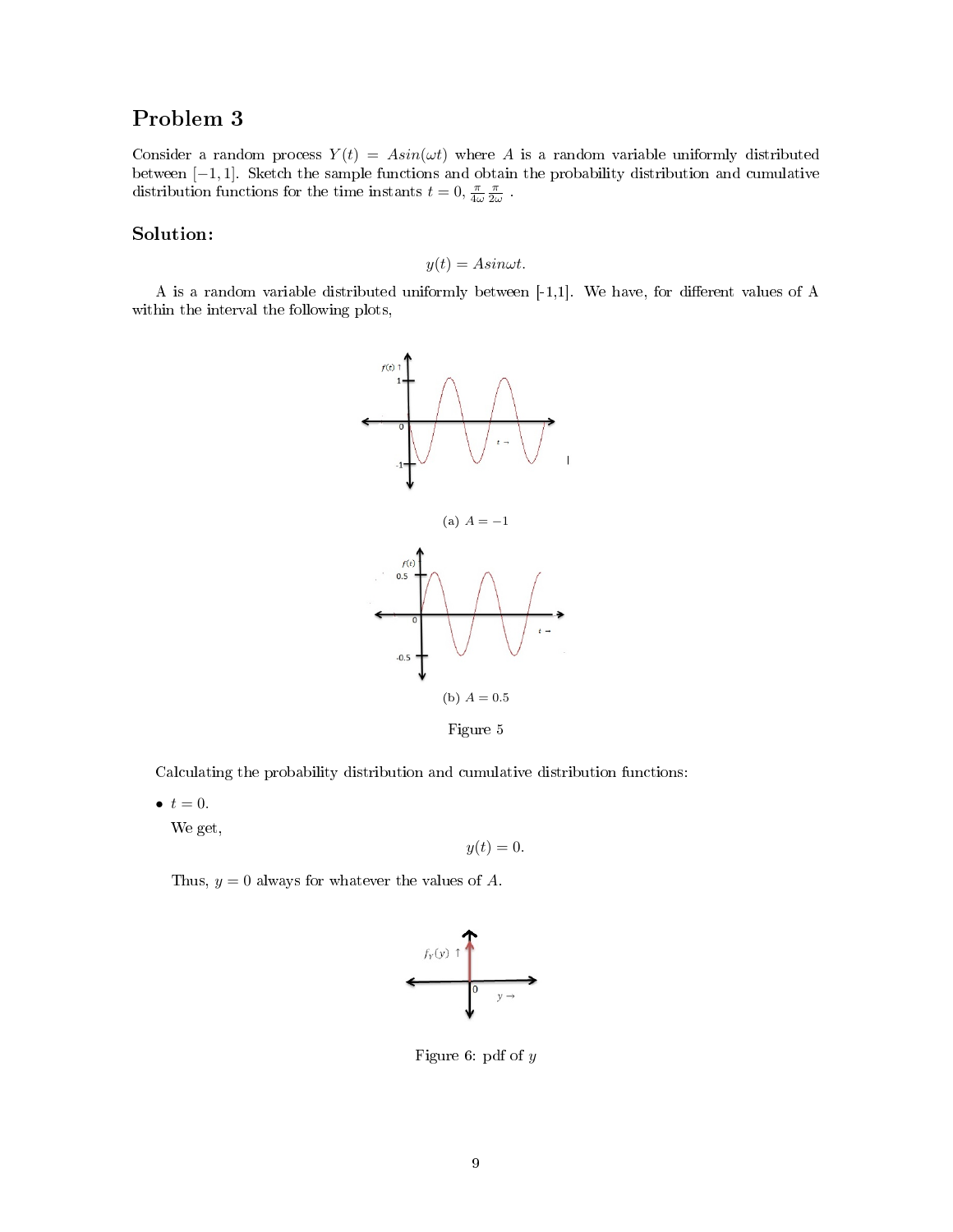The cumulative distribution

$$
\int_{-\infty}^{y} \delta(y) dy = F(Y \le y) = \begin{cases} 0 & \text{for } y \le 0^- \\ 1 & \text{for } y \ge 0^+ \end{cases}
$$

Thus, this is a constant function for  $t \geq 0$ .



Figure 7: cdf of  $\boldsymbol{y}$ 

 $\bullet$   $t = \frac{\pi}{4\omega}$ Clearly,

$$
y(t) = \frac{A}{\sqrt{2}}
$$

Thus, pdf of y varies between the interval  $\begin{bmatrix} - & 1 \\ - & \end{bmatrix}$  $\frac{1}{2}, \frac{1}{\sqrt{2}}$  $\frac{1}{2}$  with a constant amplitude of  $\frac{1}{\sqrt{2}}$  $\overline{2}$ .



Figure 8: pdf of  $y$ 

The cumulative distribution

$$
F(Y \le y) = \int_{-\infty}^{y} f(y) dy
$$
  
= 
$$
\int_{-\frac{1}{\sqrt{2}}}^{y} \frac{1}{\sqrt{2}} dy
$$
  
= 
$$
\frac{y + \frac{1}{\sqrt{2}}}{\sqrt{2}}.
$$

for  $y \in \left[-\frac{1}{\sqrt{2}}\right]$  $\frac{1}{2}, \frac{1}{\sqrt{2}}$  $\frac{1}{2}$ .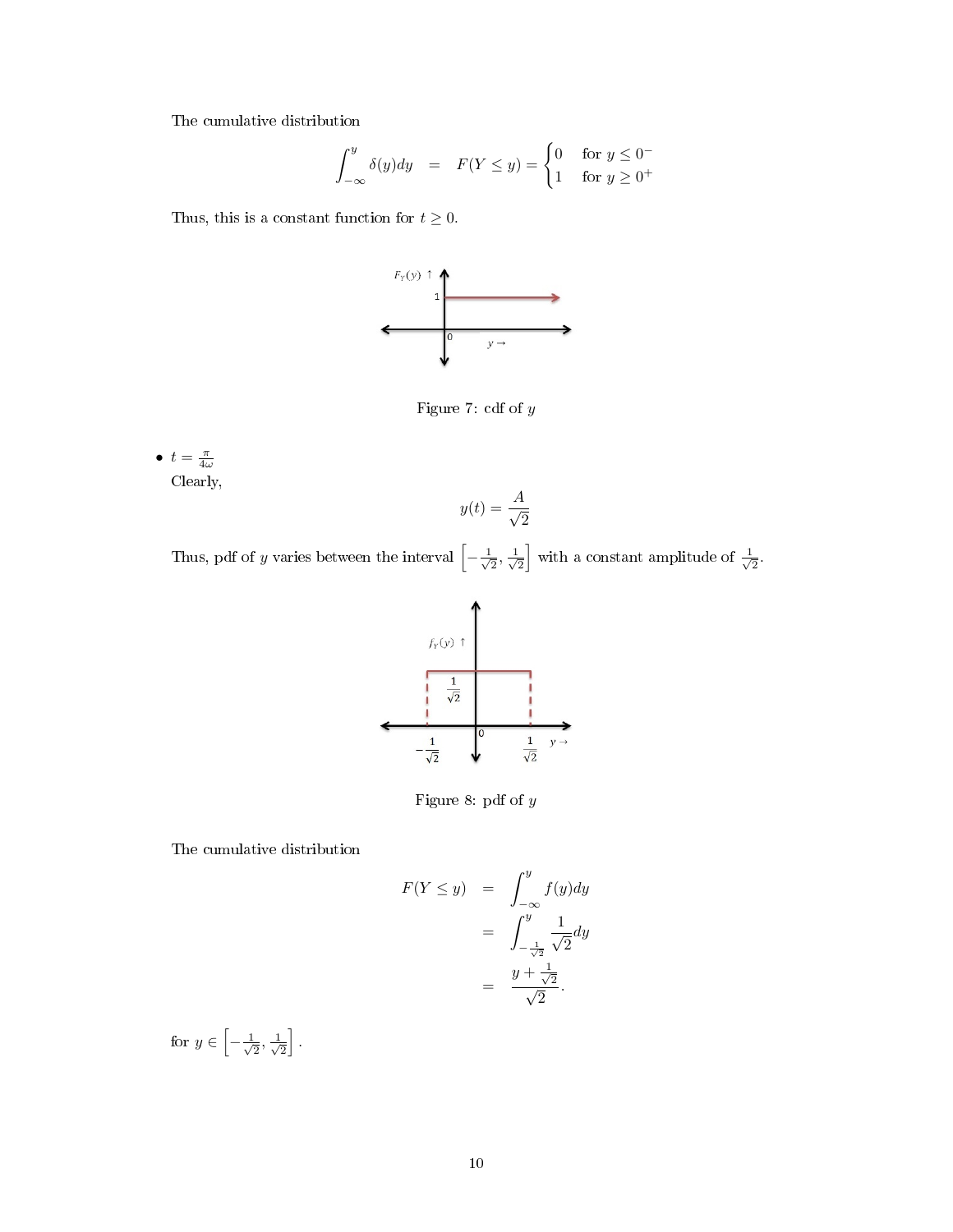

Figure 9: cdf of y

•  $t = \frac{\pi}{2\omega}$ 

 $y(t) = A.$ 

Thus, probability density function of y varies in [-1,1] with a constant magnitude of  $\frac{1}{2}$ .



Figure 10: pdf of y

The cumulative distribution

$$
F(Y \le y) = \int_{-\infty}^{y} f(y) dy
$$
  
= 
$$
\int_{-1}^{y} \frac{1}{2} dy
$$
  
= 
$$
\frac{y+1}{2}.
$$

for  $y\in[-1,1]$  .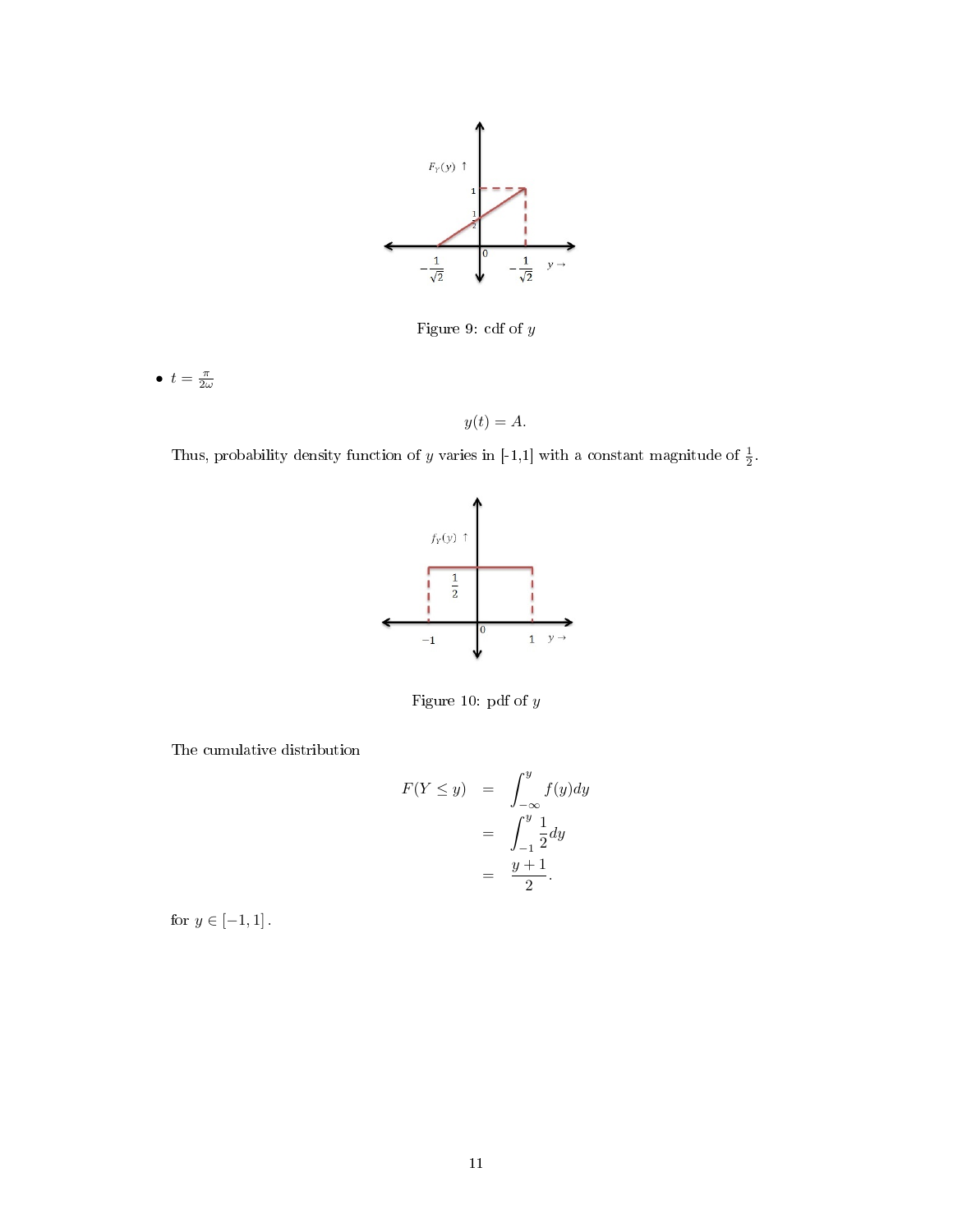

Figure 11: cdf of  $y$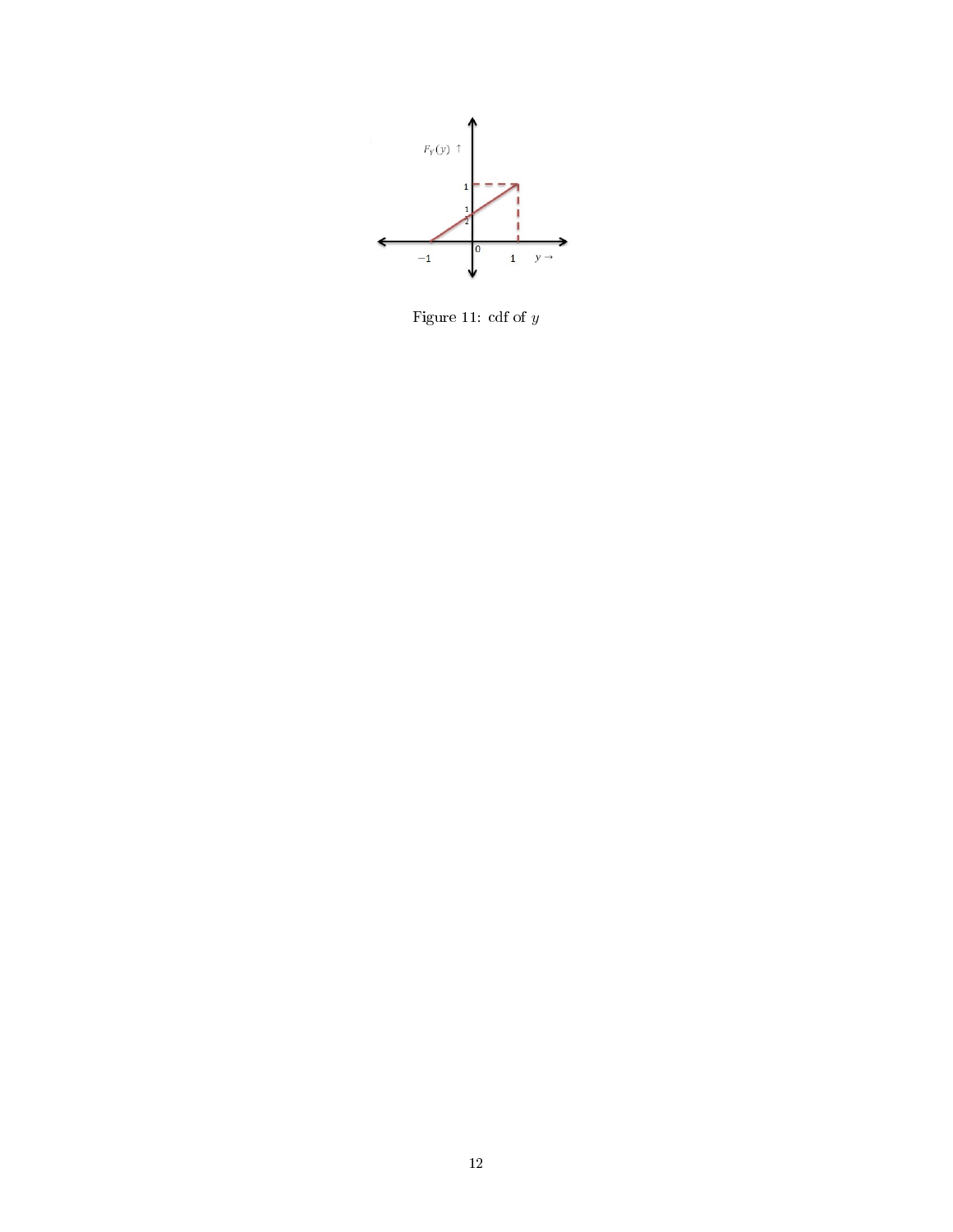# Problem 4

Sketch the regions in  $\mathbb{R}^2$  for all vectors whose L3 and L4 norms are less than or equal to unity.

### Solution:

L3 norm  $\leq 1 \implies (|x|^3 + |y|^3)^{\frac{1}{3}} \leq 1 \implies |x|^3 + |y|^3 \leq 1.$ L4 norm  $\leq 1 \implies (|x|^4 + |y|^4)^{\frac{1}{4}} \leq 1 \implies |x|^4 + |y|^4 \leq 1.$ 

The boundaries of the two regions given by  $|x|^3 + |y|^3 = 1$  and  $|x|^4 + |y|^4 = 1$  are plotted in the following figure.



Figure 12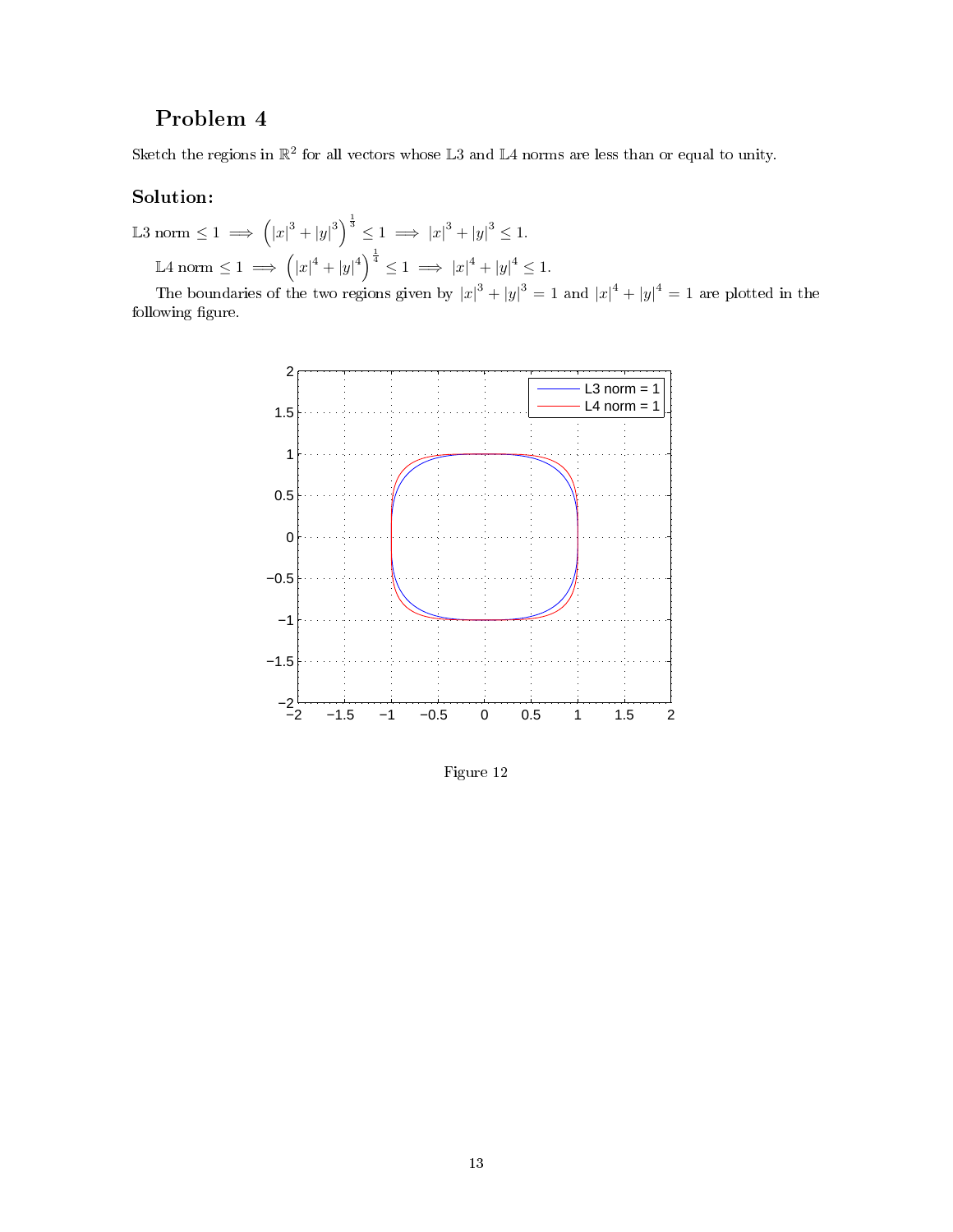### Problem 5 (Moon and Stirling, 2.2.28)

Let S be a finite dimensional vector space with  $\dim(S) = m$ . Show that every set containing  $m + 1$ points is linearly dependent.

#### Solution:

Since  $\dim(S) = m$ , we can find a Hamel basis B with m vectors.

Let us assume that there exists a set V of  $m + 1$  vectors that are linearly independent. We have two cases: 1) Span  $(V) = S$ : V is a Hamel basis for S 2) Span  $(V) \neq S$ : In this case we can find a Hamel basis W such that  $V \subset W$ .

Therefore, we can find a Hamel basis W such that  $V \subseteq W$ . From the Theorem proved in the class, the cardinalities of any two Hamel basis for a vector space must be the same:

i.e.,  $|B| = |W|$ 

But  $|B| = m$  and  $|W| \ge |V| = m + 1$ , a contradiction.

Therefore any set of  $m + 1$  vectors must be linearly dependent.

#### Alternate proof:

Let us assume for the finite dimensional vector space S the set  $A = \{a_1, a_2, ..., a_m\}$  be the basis. Also consider the set  $B = \{b_1, b_2, ..., b_{m+1}\}\$  taken from the same space. It should be noted that none of the vectors from B are lying in A.

Let us assume at first that the set  $B$  is a linearly independent set. This means

$$
\sum_{i=1}^{m+1} k_i b_i = 0
$$

and the only solution is  $k_i = 0$  for  $1 \leq i \leq m+1$ . Since the set A is a basis we will also have,

$$
b_k = \sum_{i=1}^m \alpha_{1,i} a_i
$$

for  $1 \leq k \leq m+1$ . Assume  $\alpha_{1,1} \neq 0$ , then,

$$
a_1 = \frac{b_1}{\alpha_{1,1}} - \sum_{i=2}^{m} \frac{\alpha_{1,i}}{\alpha_{1,1}} a_i
$$

also for any  $c \in S$ ,

$$
c = \sum_{i=1}^{m} l_i a_i = \sum_{i=2}^{m} l_i a_i + l_1 a_1
$$

Substituting  $a_1$  we get,

$$
c = \sum_{i=2}^{m} l_i a_i + l_1 \left( \frac{b_1}{\alpha_{1,1}} - \sum_{i=2}^{m} \frac{\alpha_{1,i}}{\alpha_{1,1}} a_i \right)
$$
  
=  $l_1 \frac{b_1}{\alpha_{1,1}} - \sum_{i=2}^{m} \left( l_i - \frac{l_1 \alpha_{1,i}}{\alpha_{11}} \right) a_i.$ 

Thus, any c can be represented in terms of  $a_i$  for  $2 \leq i \leq m$  and  $b_1$  This shows that the set  $\{b_1, a_2, a_3, ..., a_m\}$  spans the whole space. Similarly, we can replace  $a_k$  with  $b_k$  for  $2 \leq k \leq m$  which will eventually make the set  $\{b_1, b_2, ..., b_m\}$  as a Hamel basis for S i.e.,  $b_{m+1}$  can be generated from the set  $\{b_1, b_2, ..., b_m\}$ . Hence for a m-dimensional space every set containing  $m + 1$  vectors is linearly dependent.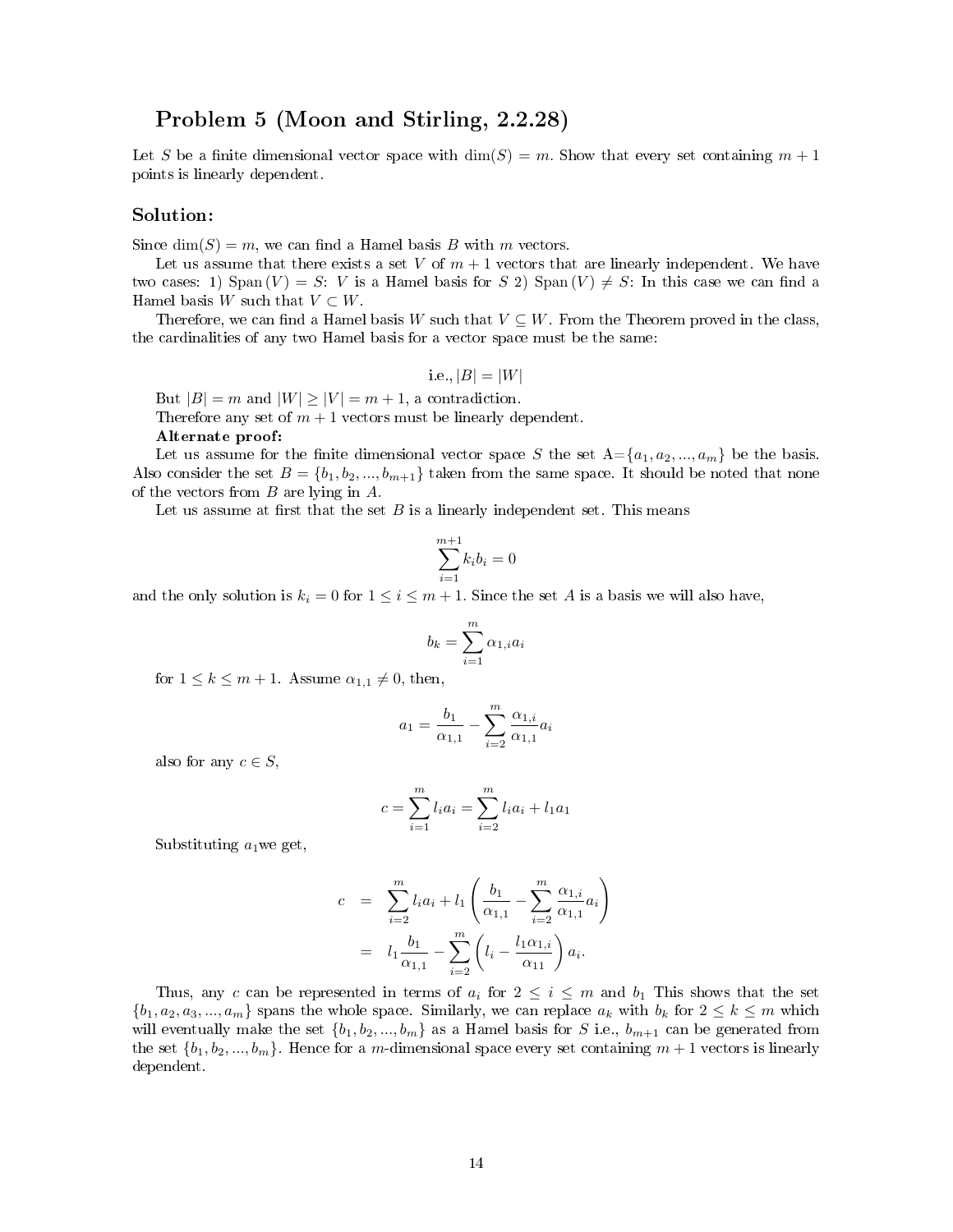# (Moon and Stirling, 2.2.33)

Show that in a normed linear space,

$$
| ||x|| - ||y|| | \le ||x - y||.
$$

### Solution:

Let S be a normed vector space and also  $x, y \in S$ . Since be have assumed S to be a vector space, we will also have the vector  $(x - y) \in S$ . Now for any two vector  $p, q \in S$  the following identity is known to be true.

$$
||p + q|| \le ||p|| + ||q|| \tag{26}
$$

if we set,  $p = y$  and  $q = x - y$ , then

$$
||y + x - y|| \le ||y|| + ||x - y||
$$
  
or, 
$$
||x|| - ||y|| \le ||x - y||.
$$
 (27)

similarly if we set  $p = x$  and  $q = y - x$ , then

$$
||x + y - x|| \le ||x|| + ||y - x||
$$
  
or, 
$$
||y|| - ||x|| \le ||x - y||
$$
 (28)

Since  $||y - x|| = || - (x - y)|| = ||x - y||$ . Thus from the last two equations,

$$
||x|| - ||y|| \le ||x - y||. \tag{29}
$$